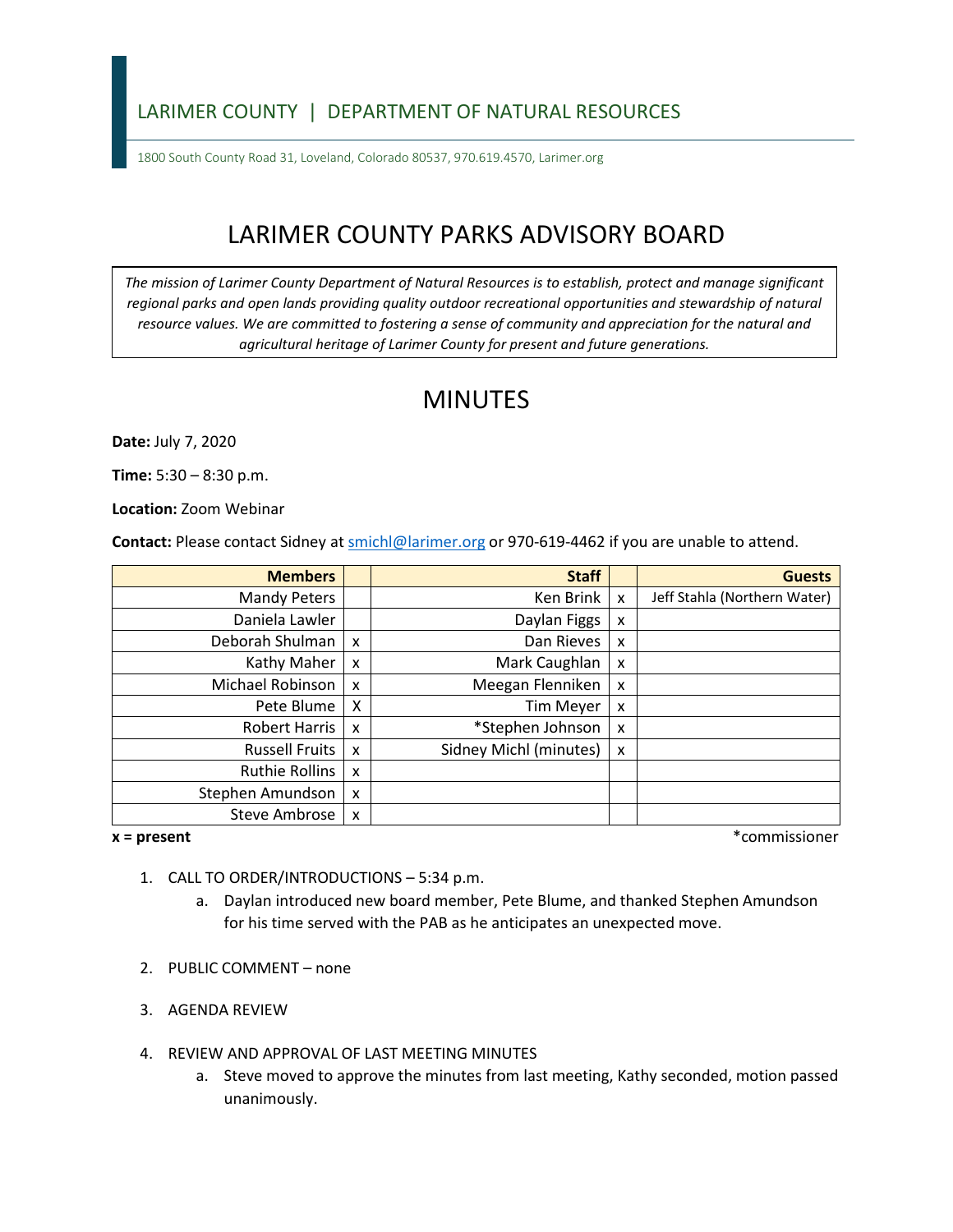#### 5. INFORMATION & ANNOUNCEMENTS

- a. Natural Resource events for this month: [larimer.org/naturalresources.](https://www.larimer.org/naturalresources)
- b. To sign up for Parks Advisory Board updates, go to [apps.larimer.org/subscriptions.cfm,](https://apps.larimer.org/subscriptions.cfm) enter your email, click "Subscribe," and check the "Parks Advisory Board" box.

#### 6. UPDATES & REPORTS

- a. Park District updates Dan/Mark
	- i. Mark parks are incredibly busy, difficult to manage visitation on weekends with traffic control and medical calls. Rearranged parking lots at Satanka to improve traffic flow and installed 50 mobile "no parking" signs around Horsetooth Reservoir and Inlet Bay. Horsetooth has been hitting capacity at 10:30am on Saturdays and 9:30am on Sundays. Maintenance crews are doing a great job keeping parks clean. Swim beach, cabins, shower houses, and visitor centers are open. Horsetooth Reservoir will drop 40 ft. in elevation between July and October in anticipation of outlet project, boat ramps will be open through mid-September.
	- ii. Dan reconfigured parking at South Shore lot 4 weekends in a row, making adaptive management decisions every weekend. Responding to a lot of inquiries, Daylan and Korrie have done a good job communicating about Sky View Campground. Adjusting to being reactive vs. proactive as things with COVID change quickly. Having trash contractor and infrastructure in place has been very beneficial. Facilities are fully open now and a few special events are on the calendar, returning to some sense of normalcy. Managing morale is a challenge, maintenance crew at Carter has been amazing. Campgrounds are full 7 days a week, up to 25 days at a time. Getting a feel for future visitation rates.
	- iii. Russell asked how CPW's decision to require fishing and hunting licenses at State Wildlife Areas will affect the County. Mark said the requirement is for state properties only and not county properties.
	- iv. Kathy said her neighbor asked about recycling at Carter recreational areas. Dan said recycling has been available in the past and explained the trash bid did not include an option for a robust recycling program. DNR manages recycling internally. Daylan said our best way to address recycling needs is to provide messaging that visitors pack recyclables out for proper disposal at home.
- b. 2019 Annual Report Daylan
	- i. Daylan highlighted a few stories:
		- 1. 2M visitors at reservoir parks, which will likely be exceeded in 2020
		- 2. 52,000 nights of camping, expect to rival or exceed in 2020 also
		- 3. Tremendous number of hours donated by volunteer program
		- 4. Visitor experience improvements from sales tax, fee increases, and grants
		- 5. Completion of restoration projects and historic structure work
	- ii. Ruthie commented the visuals are powerful and information is presented understandably. Daylan said Jake and Korrie did a great job and have more ideas for next year.

This meeting will be recorded and archived according to law. Votes require a quorum. Public can view agenda and minutes at: <https://www.larimer.org/boards/parks-advisory-board/minutes>

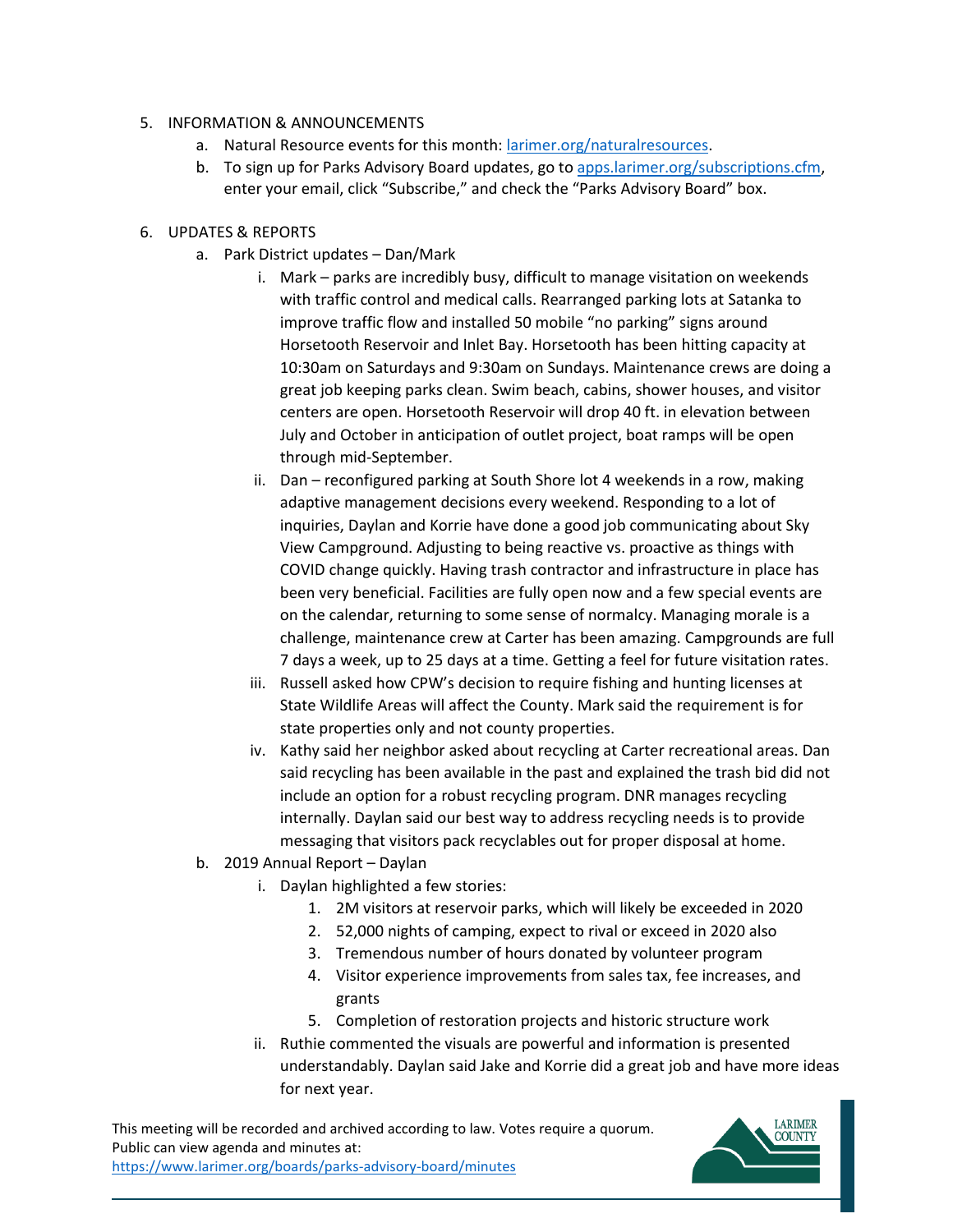iii. Russell asked where the annual report is distributed, Daylan said it gets sent to all city managers and elected officials, citizen boards, and other local supporters. Hard copies are also available at our visitor centers.

#### 7. DISCUSSION ITEMS

- a. Chimney Hollow IGA update/Recreation Lease
	- i. Daylan introduced Meegan and Tim Meyer, a county land agent.
	- ii. Meegan gave a brief overview of Chimney Hollow Open Space. LCDNR and Northern Water (NW) purchased their respective ownerships (the County acquired 1,800 acres and NW owns 1,600 acres) in 2004. At the time of purchase, LCDNR entered an IGA with NW with the intent of Larimer County managing recreation on NW's future reservoir. The current IGA expires August 3<sup>rd</sup>, 2020 and a new IGA and recreation lease are being finalized.
	- iii. Tim explained the 2004 IGA focused more on pre-construction management of the area and the new IGA will address long-term management, road repair, and access. The recreation lease will define ownership, maintenance, and services. The goal is to receive approval of these documents before NW's board meeting on July 9<sup>th</sup>.
	- iv. Pete asked if the summary identified issues that will be included in the new IGA, Tim said it outlines that LC will design/build recreational facilities and provide public safety services and NW will build and maintain the road. Meegan added the 35-year recreation lease will be signed with the new IGA and is intended to provide a window between reservoir construction and public access.
	- v. Kathy asked about access, Tim said the county will be seeking a perpetual road easement with NW to include access from CR18E and any connecting roads or trails. The road will be constructed before the easement is finalized so an accurate legal description can be included.
	- vi. Russell asked about the timeline, Meegan said DNR staff will begin the management plan process for the site in late 2023-early 2024 which is anticipated to take 6-8 months, then construction of open space trails, boat ramp, and parking areas will occur in 2024-2026. NW is planning to complete construction and reservoir fill by the end of 2026 assuming the lawsuit is resolved in August.
	- vii. Steve asked about the litigation, Jeff explained a collection of environmental groups sued the federal government for the issuance of permits to Chimney Hollow Reservoir. The suit is administrative and based on the federal agencies' issuance of the record of decision. NW is hopeful an outcome will be reached soon.
	- viii. Meegan clarified we are looking for recommendation for the BOCC to adopt the new IGA and recreation lease.
	- ix. Kathy asked for clarification on the description of the dam building and asphalt, Jeff explained NW will quarry aggregates from inside the dam footprint and develop an asphalt plug to create a watertight seal for the dam barrier.

This meeting will be recorded and archived according to law. Votes require a quorum. Public can view agenda and minutes at: <https://www.larimer.org/boards/parks-advisory-board/minutes>

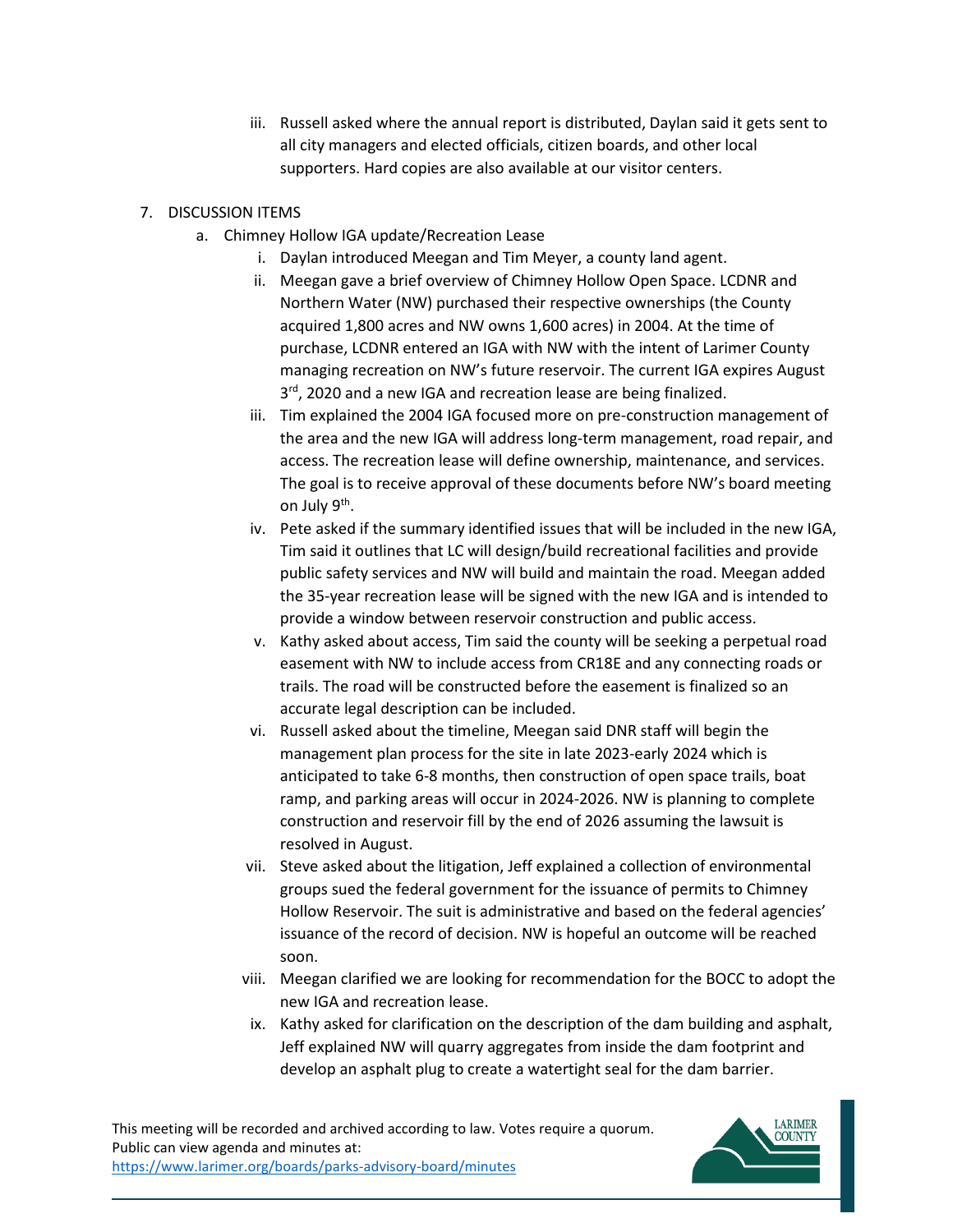- 8. ACTION ITEMS
	- a. Chimney Hollow IGA update/Recreation Lease recommendation to BOCC
		- i. Rob moved to recommend the IGA and recreation lease to the BOCC, Kathy seconded, motion passed unanimously.
	- b. Board Election of Officers
		- i. Russell Fruits re-elected as chair, Rob Harris elected as vice chair.
- 9. US BUREAU OF RECLAMATION UPDATE
	- a. Jeff updated USBR hired Patrick Fisher, the new assistant to the area manager. Between now and October  $1^{st}$ , Horsetooth Reservoir will drop 40 ft. in elevation reaching a final elevation of 5,388 ft. for the Soldier Canyon dam project. Jeff has a brochure with more info that he will deliver to the LCDNR Administrative Office. Kathy asked for the timeline of the Cottonwood Siphon project, Jeff said equipment will be stored at a prep area off CR18E beginning next week and construction will start at the end of the month.

#### 10. BOARD MEMBER REPORTS

- 11. DIRECTOR'S REPORT: Daylan Figgs
	- a. Current visitation rates at reservoir parks would be expected 5-10 years from now, staff have done a miraculous job responding. Challenges emphasize the importance of the Parks Master Plan to improve infrastructure and adjust to growing crowds. Some capital improvement projects in the queue: Sky View Campground, additional parking areas, hardening of surfaces. Budget is fine and visitation revenue is healthy. Campground reservations are near capacity, day use is at capacity, boat launches are double YTD. Requesting increase in operating budgets next year to keep up with maintenance needs and seasonal wages will increase 3%. Looking at an opportunity with Northern to establish fiber connectivity at some of our sites, higher connection speeds will streamline how we sell and process permits. Currently in 1041 process for Glade, the public can provide input at a hearing tomorrow night, final hearing on July  $15<sup>th</sup>$  for rebuttal. Once Planning Commission makes recommendation, it will move to the BOCC in late July/early August.
	- b. Kathy asked about pushback from Carter Lake capital improvement projects, Daylan said some see Sky View as additional recreation with environmental impacts/increased traffic. DNR has responded to concerns and is working internally to resolve issues.
	- c. Russell asked about reductions in tax revenue, Daylan said the county finance team projected a 16% decline this year and a similar decline next year. A key advantage is operating expenses left over from old sales tax, which have allowed DNR to frontload money into cash reserves for land acquisition and capital improvement projects. Some projects have been delayed to shift capital funds from 2020 to 2021 but design and permitting processes are moving forward.
	- d. Russell asked how we are managing staffing for increased visitation, Daylan said we've recently increased budgets for Dan and Mark to hire 2 new seasonal rangers or parking